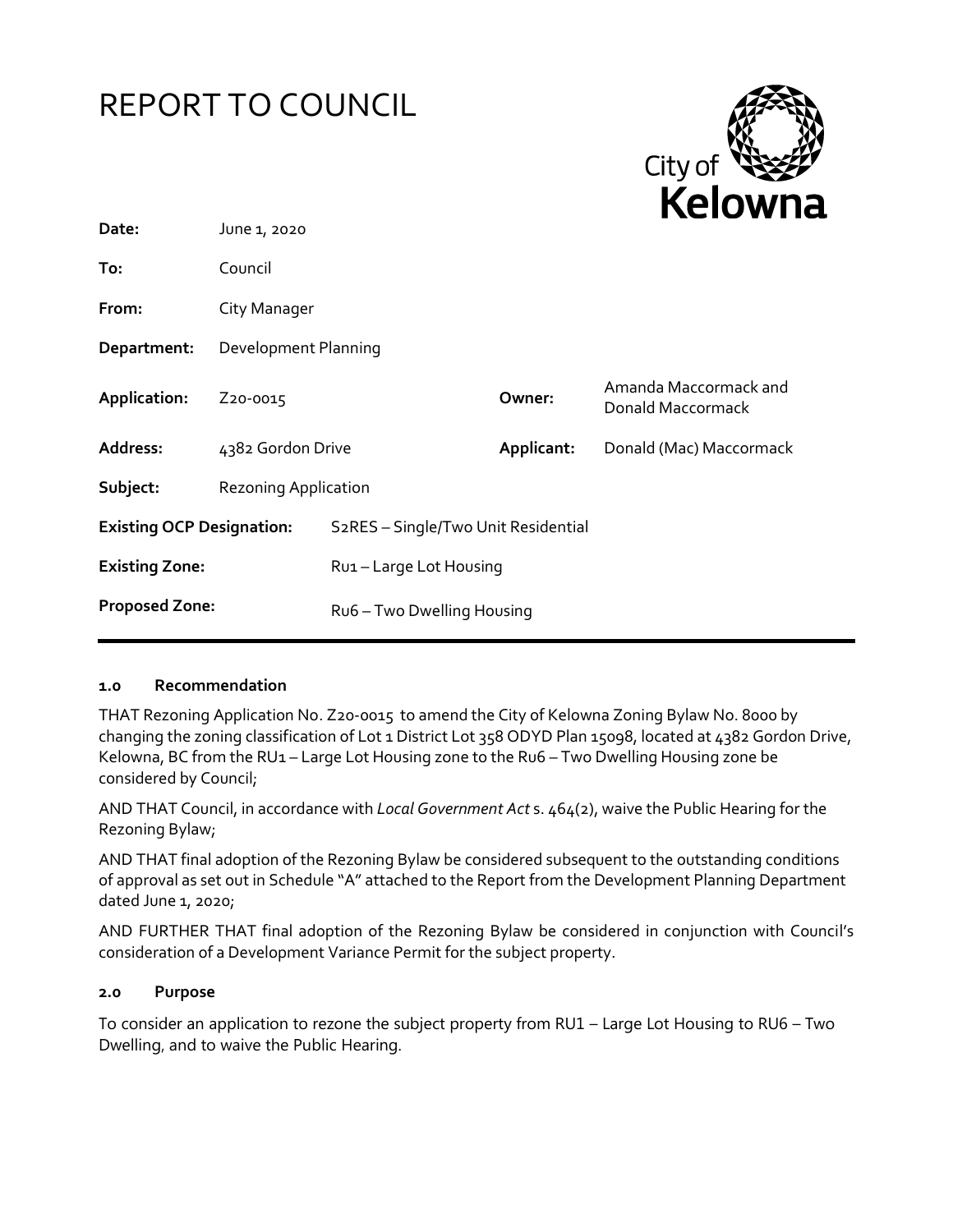## **3.0 Development Planning**

Development Planning staff support the proposed rezoning from RU1 – Large Lot Housing zone to RU6 – Two Dwelling Housing zone as the subject property is within the Permanent Growth Boundary and the plans align with the Official Community Plan (OCP) Future Land Use Designation of S2RES – Single/Two Unit Residential.

The proposal is consistent with the OCP policy related to compact urban form as the proposal would result in an increase in density and allow for infill development in an existing neighborhood close to amenities. The subject property is near several schools such as Dorothea Walker Elementary and Okanagan Mission Secondary School. The property is also in close proximity to transit bus routes. There is one existing single detached house on the property that is currently being substantially renovated. If approved the proposal would allow for the property to be subdivided, the existing house would remain on one lot, and two new dwellings could be constructed on the new proposed lot.

# **4.0 Proposal**

# 4.1 Background

The proposed rezoning from RU1 to RU6 will facilitate a subdivision and two new dwellings on the subject property. Development Planning staff are currently tracking a Development Variance Permit Application to the required subdivision regulations with regards to minimum lot depth that would come forth for Council consideration should the land use be supported. Specifically, to accommodate the proposed subdivision a variance to reduce the minimum lot depth from 30m to 23.3m is proposed.

# Project Description

The applicant intends to rezone and subdivide and then build a 3-bedroom duplex/semi-detached structure on the new lot. A conceptual site plan has been provided showing that the existing house and proposed duplex could fit on the proposed lots (attached).

## 4.2 Site Context

The subject property is a corner lot in the North Okanagan Mission OCP Sector at the intersection of Gordon Drive and Tozer Avenue. The surrounding area is primarily RU1 – Large Lot Housing. The surrounding area primarily also has a Future Land Use Designation of S2RES – Single/Two Unit Residential. Specifically, adjacent land uses are as follows:

| <b>Orientation</b> | Zoning                  | <b>Land Use</b>                                  |
|--------------------|-------------------------|--------------------------------------------------|
| North              | Rui - Large Lot Housing | S2RES - Single/Two Unit Residential              |
| East               | Rui – Large Lot Housing | S <sub>2</sub> RES - Single/Two Unit Residential |
| South              | Rui – Large Lot Housing | S <sub>2</sub> RES-Single/Two Unit Residential   |
| West               | Rui – Large Lot Housing | S <sub>2</sub> RES - Single/Two Unit Residential |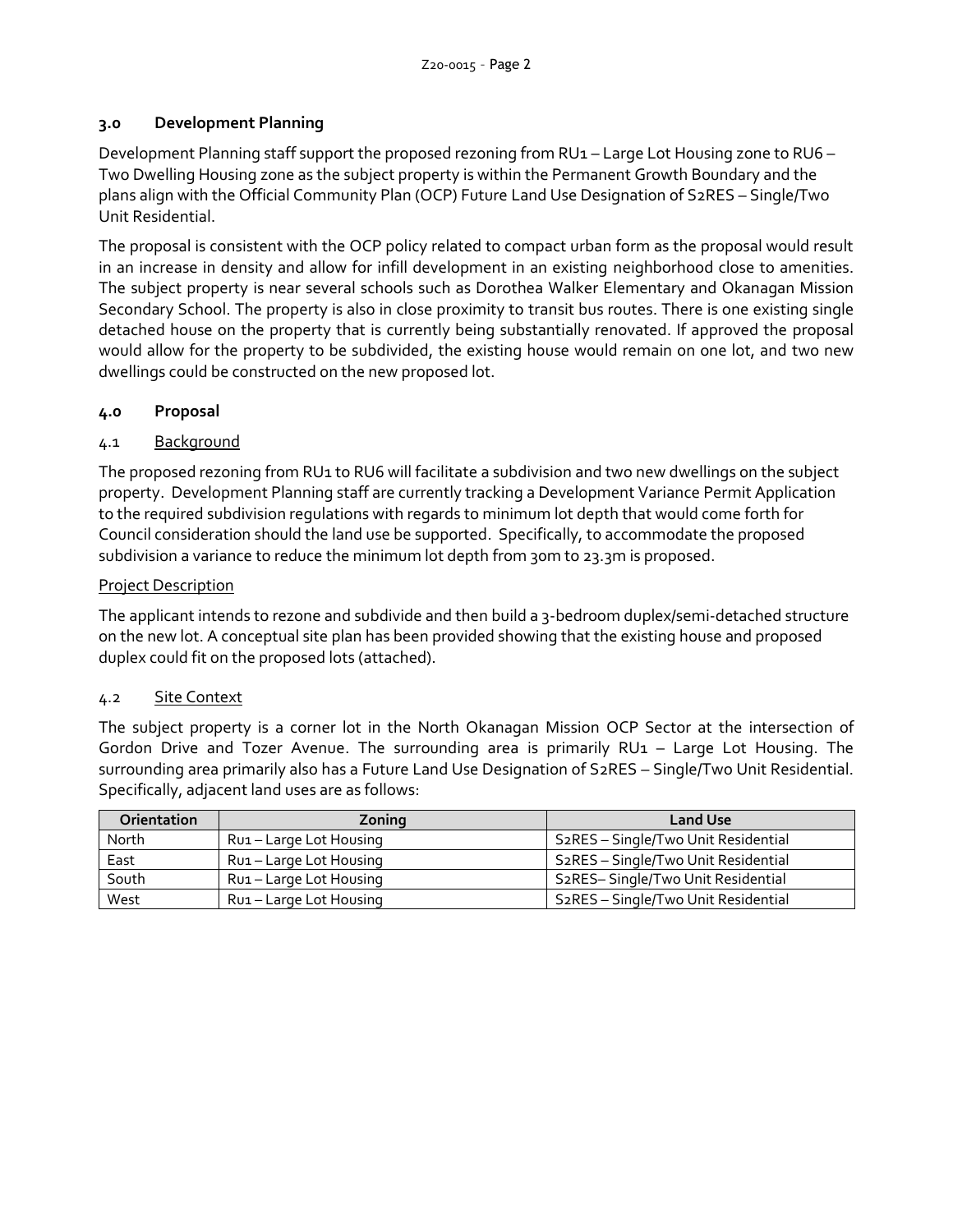## **Subject Property Map:**



## **5.0 Current Development Policies**

## 5.1 Kelowna Official Community Plan (OCP)

Chapter 5: Development Process

#### *Objective 5.3 Focus development to designated growth areas*

Policy .2 *Compact Urban Form.* Develop a compact urban form that maximizes the use of existing infrastructure and contributes to energy efficient settlement patterns. This will be done by increasing densities (approximately 75 – 100 people and/or jobs located within a 400 metre walking distance of transit stops is required to support the level of transit service) through development, conversion, and re-development within Urban Centres (see Map 5.3) in particular and existing areas as per the provisions of the Generalized Future Land Use Map 4.1

#### *Objective 5.22 Ensure context sensitive housing development*

Policy .6 *Sensitive Infill.* Encourage new development or redevelopment in existing residential areas to be sensitive to or reflect the character of the neighbourhood with respect to building design, height and siting.